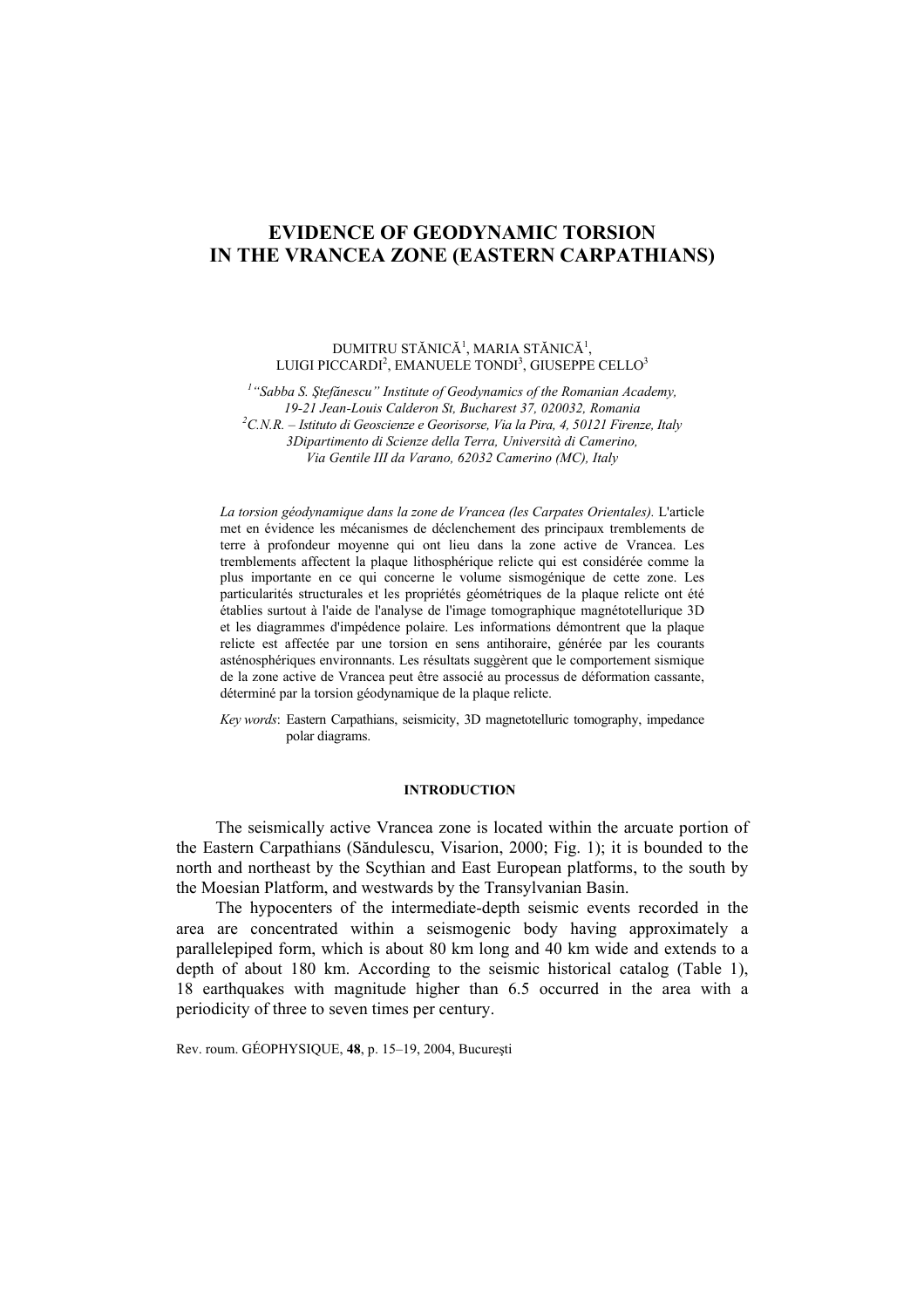## *Table 1*

Strong intermediate-depth earthquakes in the Vrancea zone, since 1600

| No.            | Date: m/d/y | Magnitude |
|----------------|-------------|-----------|
|                | 9/01/1637   | 6.6       |
| $\overline{2}$ | 9/09/1679   | 6.8       |
| 3              | 8/18/1681   | 6.7       |
| 4              | 6/12/1701   | 6.9       |
| 5              | 10/11/1711  | 6.7       |
| 6              | 6/11/1738   | 7.0       |
| 7              | 4/06/1790   | 6.9       |
| 8              | 10/26/1802  | 7.4       |
| 9              | 11/17/1821  | 6.7       |
| 10             | 11/26/1829  | 6.9       |
| 11             | 1/23/1838   | 6.9       |
| 12             | 10/06/1908  | 6.8       |
| 13             | 11/01/1929  | 6.6       |
| 14             | 3/29/1934   | 6.9       |
| 15             | 11/10/1940  | 7.4       |
| 16             | 3/04/1977   | 7.2       |
| 17             | 8/30/1986   | 6.9       |
| 18             | 5/31/1990   | 6.7       |

Several models have already been proposed for the Vrancea zone (Fuchs *et al.*, 1979; Constantinescu and Enescu, 1984; Oncescu, 1984; Oncescu *et al.*, 1984; Trifu and Radulian, 1989; Khain and Lobkosky, 1994; Linzer, 1996; CRC 461, 1999; Stănică *et al.,* 1999; etc.). In particular, Fuchs *et al.* (1979) considered the Vrancea zone as a place where an oceanic slab, detached from the continental crust, is sinking gravitationally. Oncescu (1984) and Oncescu *et al.* (1984) proposed a double subduction model on the basis of 3-D seismic tomographic images: in their interpretation, the intermediate-depth earthquakes are generated within a vertical surface separating the sinking slab from the stable lithosphere. Constantinescu and Enescu (1984) emphasize that the breaking off of the oceanic lithosphere took place after the beginning of the collision, and that the resulting slab is almost sub-vertical. Trifu and Radulian (1989), analyzing the seismic behavior of the Vrancea zone, proposed a model based on the existence of two active zones located at depths of 80–110 km and 120–170 km. Both zones are characterized by local stress inhomogeneities capable of generating large earthquakes. Khain and Lobkosky (1994) suggest that the Vrancea zone results from delamination processes occurred during the continental collision and the lithosphere sinking into the mantle. Linzer (1996) shows that the vertical position of the Vrancea slab may be due to the final rollback stage of a small fragment of the oceanic lithosphere; the authors also reconstruct a migration path of the retreating slab between the Moesian and the East European platforms. The CRC Group 461 (1999), taking into consideration that the geometry of the subduction zone was not unequivocally defined, proposed four possible configurations for the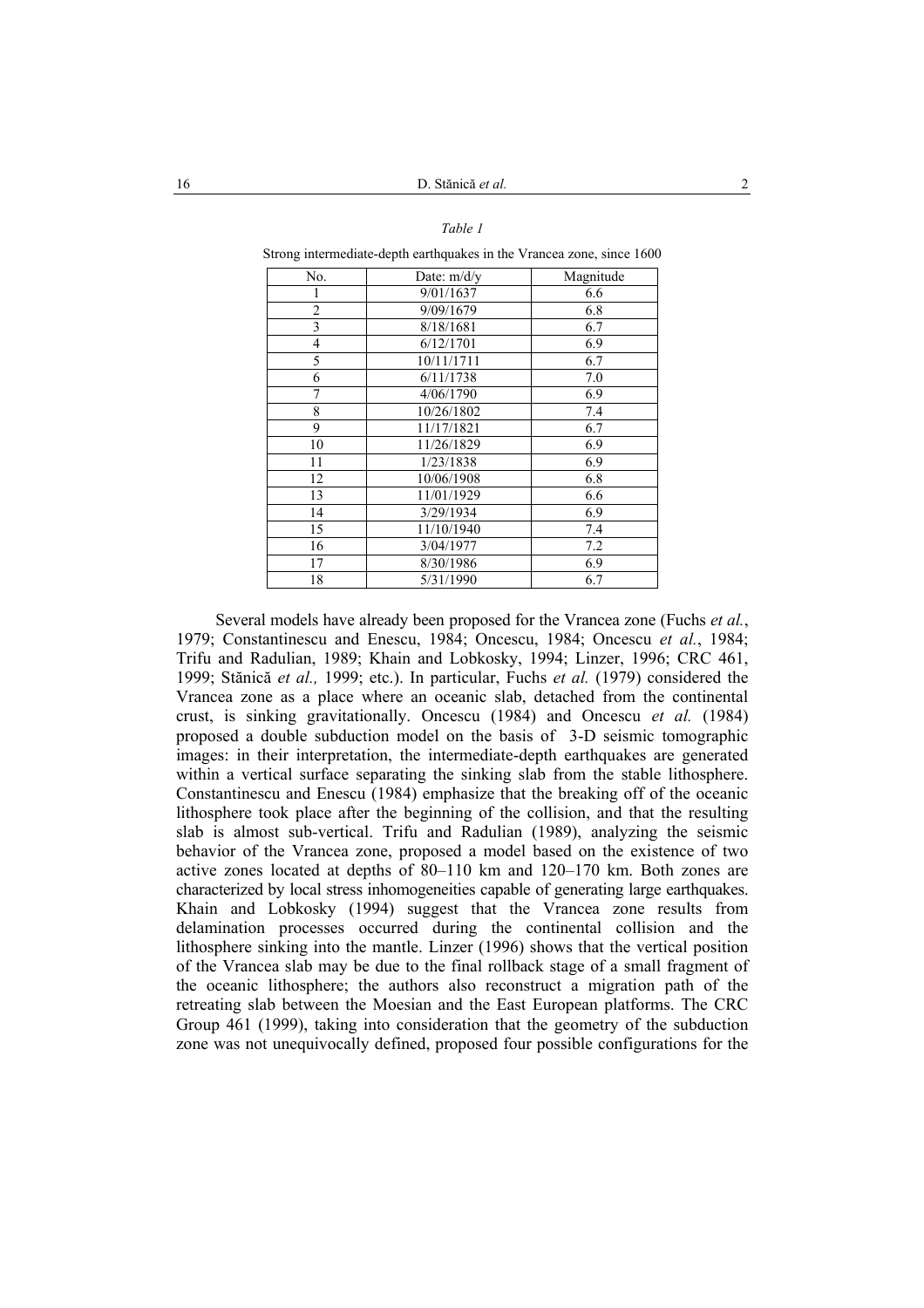Vrancea zone. The subduction process was modeled as: a subduction beneath the suture zone; a subduction beneath the foredeep area; two interacting subduction zones, and a subduction beneath the suture, followed by delamination. In two papers, Stănică *et al.* (1999) and Stănică, and Stănică (2002) show the results of magnetotelluric tomographies and propose: (i) a continental origin for the seismogenic body, and (ii) that the changing orientation of the slab strike with depth is the result of a geodynamic torsion.

In conclusion, at present, a comprehensive and appropriate model is not yet available for explaining the intermediate-depth earthquakes triggered in the Vrancea zone, and their lack of occurrence in the depth-interval of 40–70 km. In this paper we focus on a possible mechanism that, in our opinion, may be responsible for triggering the main earthquakes which occur in the Vrancea zone, with the aim of improving our knowledge of the phenomenon and to address our results to gain social and economic advantages. Our model, which is based mainly on our improved knowledge of the deep structure of the Vrancea zone, emphasizes the possibility that seismicity in the area results from a geodynamic torsion of a relic continental slab.

#### **THE DEEP STRUCTURE OF THE VRANCEA ZONE**

Over 100 magnetotelluric (MT) soundings, mainly located along four profiles crossing the Vrancea zone and the surroundings areas (Fig.1), were performed in a time interval of about eight years. The results acquired during these years allowed us to better depict the deep structure of the area, and to construct the phase sections shown in Fig. 2 (in B and E-polarized modes). The phase plots clearly highlight the sloping interface between the crystalline basement and the sedimentary cover of the East European Platform, which plunges from northeast (Fălciu) towards southwest (Vrancea zone). By using the phase gradients it was also possible to draw the two main crustal faults (Peceneaga–Camena and Trotuş) occurring in the area, and the top of the inferred seismogenic body. Our results show that, at this depth level, the Peceneaga–Camena fault displays a vertical displacement of about 6 km.

This kind of information was integrated with available geological and geophysical data such as: the induction arrows map (Pinna *et al.*, 1992) showing the Carpathian electrical conductivity anomaly (CECA – Fig. 3), and the map of the brittle-ductile transition zone within the lower crust (Fig. 4), where the Trans-European Suture Zone (TESZ), with a width of about 40 km, is also clearly delineated (Stănică *et al.*, 1999).

In the following section, we present a model of the Vrancea zone which is mainly based on MT tomography analysis performed at different depth intervals. The results of the analysis are shown in Figs. 5 and 6, where the images at two depth levels (100 km and 150 km) are given. Our data emphasize a southwestward extension of the East-European Platform, to a depth where most of the earthquakes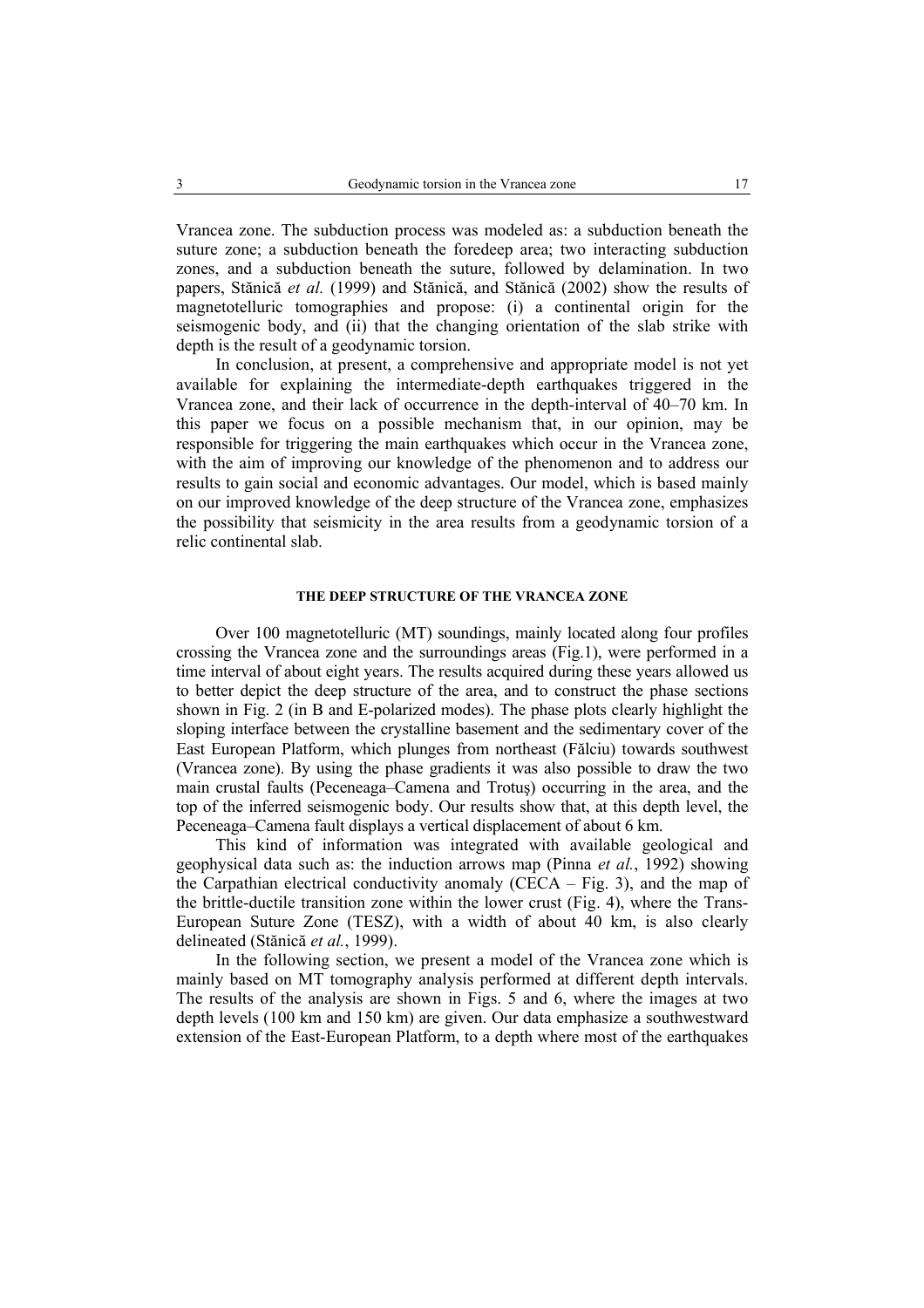foci are concentrated. Furthermore the 3-D tomographic results shown in Fig. 7 image the relic slab as a coherent body characterized by relatively high resistivities  $(6–10)$  ohm.m); this body is clearly distinguished from the asthenospheric material (having resistivities lesser than 4 ohm.m) extending towards west and southwest, and from the European Platform (with resistivities higher than 70 ohm.m) located to the northeast.

The relatively high resistivities which characterize the seismogenic body suggest a continental origin of the slab (Stănică and Stănică, 2003), and a possible geometric model of the deep structure of the Vrancea zone (Fig. 8).

### **A GEODYNAMIC MODEL OF THE VRANCEA ZONE: PROPOSAL, DISCUSSION AND CONCLUSION**

In this paper we propose a possible model for the deformation processes acting in the Vrancea zone, in order to relate the observed main features characterizing its deep structure and the seismicity of the area. In Fig. 9 we show a map of magnetotelluric impedance polar diagrams. This map was constructed for a large scale of frequencies corresponding to intermediate-depth intervals (70–150 km). As shown in Fig. 9, the orientation of the major axes of the diagrams records a counterclockwise rotation with depth, hence suggesting that the slab underwent some torsion. This process may have been possibly activated and sustained by asthenospheric currents developed around the slab. Consequently, the strike of the slab is about NE–SW, at 70 km depth, and roughly N-S at a depth of 150 km. It is also worth mentioning that the results of the seismic tomography by Fan *et al.* (1998) depict a similar situation, with a body of high velocity material (*i.e.* the seismogenic volume) striking roughly NE–SW within the depth interval of 112–152 km and about N–S at depths higher than 152 km. Based on these data, the authors conclude that the directional change of collision in the Eastern Carpathians is preserved in the tomographic image, as the N–S oriented high-velocity body might represent older westward subducted material detached from the foreland lithosphere, but still attached to the upper NE–SW trending portion of the Vrancea slab.

To further investigate this hypothesis, we analyzed ten earthquakes which occurred in the Vrancea zone in the time interval August 2002– June 2003. In Fig. 10, we show their spatial distribution both at depth (Fig. 10a) and at the surface (Fig. 10b). Our results seem to support the idea that the whole sequence may be interpreted as the result of a torsion process affecting the relic slab.

In conclusion, the inferred torsion that may result from the effects due to descending asthenospheric currents, on the one hand, and to the irregular shape of the relic slab on the other, is capable, in our opinion, of generating a torque that may increase shear stress and drive faulting and re-shear within the rigid slab. If this is the case, then the triggering of the intermediate-depth earthquakes, in the Vrancea zone, may be interpreted as the rock response to active torsional processes